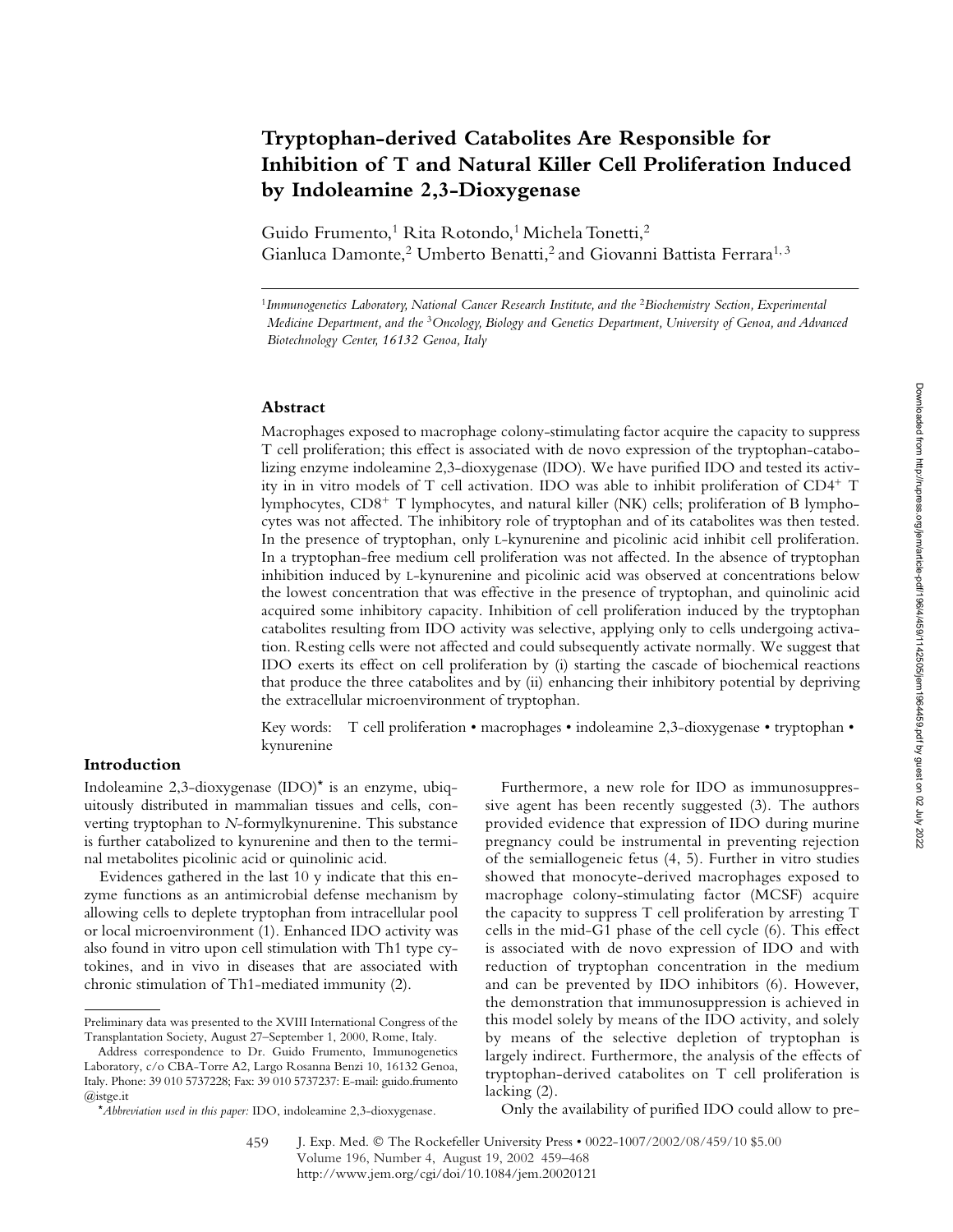cisely identify the effects of the enzyme, and to elucidate the role played in this frame by the levels of tryptophan and of its catabolites in the extracellular environment.

#### **Materials and Methods**

*IDO Purification.* The enzyme was purified following previously described techniques with major modifications (7).

*Step 1: Crude Extract*. Small intestine from 60 rabbits weighing  $\sim$ 2 kg was provided by a breeding farm (A.R.C.E., Montemozzo di Temossi, Genoa, Italy). The distal 40-cm portion was cut longitudinally, luminal contents were accurately washed out with ice cold 0.9% NaCl solution, the intestine was cut in small pieces with a blade, and 200 g aliquots were then frozen at  $-80^{\circ}$ C. When necessary, 300 ml of 50 mM phosphate buffer, pH 6.0, supplemented with 2 mM 4-(2-aminoethyl)-benzenesulfonyl fluoride, 10  $\mu$ g/ml leupeptine and 10  $\mu$ g/ml pepstatine (all from Sigma-Aldrich) were added to an aliquot. All subsequent procedures were performed at 4°C. The sample was then minced with a food blender, and lysis of tissue was completed using a Potter-Elvehjem homogenizer.

*Step 2: Ammonium Sulfate Fractionation*. After centrifugation at 20,000 *g* for 35 min, supernatant was collected and solid ammonium sulfate was added slowly with stirring till 70% of the saturating concentration was reached. The solution was stirred for 1 more hour, then the precipitate was recovered by centrifuging at 10,000 *g* for 10 min. Afterward, 30 ml ammonium sulfate at 50% of the saturating concentration were added to the precipitate, which was suspended with a Potter-Elvehjem homogenizer, and supernatant was collected. This procedure was repeated two more times, then the pooled supernatants were dialized against 50 mM phosphate buffer, pH 6.0.

*Step 3: Hydroxyapatite Chromatography*. 100 ml Bio-Gel hydroxyapatite (Bio-Rad Laboratories), rehydrated with 50 mM phosphate buffer, pH 6.0, were poured in a  $2 \times 40$  cm column. After loading the sample, the column was washed with 50 mM phosphate buffer, pH 6.0, and then a linear gradient elution was performed between 200 ml each of 150 and 500 mM phosphate buffer, pH 6.0. Fractions between 240 and 340 mM phosphate concentration were pooled, and concentrated to 9 ml with Amicon YM-10 membrane (Amicon).

*Step 4: Gel Filtration on Sephadex G-100*. 4.5 ml of the sample were applied on a  $3 \times 50$  cm column of Sephadex G-100 (Amersham Pharmacia Biotech) column previously equilibrated with 150 mM KCl in 20 mM phosphate buffer, pH 6.0. Blue Dextran and Xylene Cyanole were used as molecular weight markers: downward elution at a flow rate of 0.5 ml/min was performed using the same buffer, and fractions in between the two markers were collected. Fractions having a ratio of absorbance at 406 nm to absorbance at 280 above 0.4 and displaying IDO activity were pooled and concentrated to 3 ml with Amicon YM-10 membrane.

*Step 5: Blue Sepharose Chromatography*. 1 g of Blue Sepharose CL-6B powder (Amersham Pharmacia Biotech) was rehydrated with distilled water, loaded in a 20-cm column and equilibrated with 20 mM phosphate buffer, pH 6.0. The same buffer was used to dilute 1:10 the sample, then the solution was loaded on the column. After washing, a linear gradient elution was performed between 20 ml each of 20 mM phosphate buffer, pH 6.0, and 1 M KCl in 20 mM phosphate buffer, pH 6.0, at a flow rate of 0.4 ml/min. Ratio of absorbance at 406 nm to absorbance at 280 nm was evaluated for each fraction, and the fractions having a value  $>1.0$  were pooled and concentrated to 140  $\mu$ l with Amicon YM-10 membrane, followed by Centricon 10 (Amicon) ultrafiltration.

Purity of the sample was checked by SDS-PAGE, followed by Coomassie Blue staining, and by HPLC, using a TSK gel G3000SW (Toso Haas) gel filtration column.

The protein amount was evaluated by Bradford (8) method (Bradford Anal Biochem) using BSA as standard. The purified enzyme was stored in aliquots at  $-80^{\circ}$ C at concentrations  $>3$ mg/ml.

*Assay of IDO.* The reaction was performed exactly following a technique described previously (9). The amount of L-kynurenine in the supernatant was measured by reversed phase HPLC (HP 1090; Hewlett-Packard), using a  $\mu$ -Bondapack with C-18 column (10  $\times$  30 mm, 5- $\mu$ m particle size; Waters). 1 U of the enzyme activity was defined as the amount that produced 1 nmol of Kynurenine/h.

*Cell Isolation and Culture.* Heparinized (heparin 10 U/ml) venous blood was obtained from healthy male volunteers after informed consent. PBMCs were isolated by centrifugation on a discontinuous density gradient of Fycoll-Hypaque (Biochrom KG). Afterward, adherent cells were removed by adherence, and PBLs were collected.

Isolation of CD4<sup>+</sup> and CD8<sup>+</sup> T lymphocytes, B lymphocytes, and NK cells was performed by means of immunomagnetic beads (IO beads; Immunotech-Coulter), exactly following manufacturer's instructions. Cells were separated by negative selection from PBLs, using the following murine mAbs: OKT 8 (anti-CD8; American Type Culture Collection), BU12 (anti-CD19, purified from the homonymous hybridoma, provided by I.C.M. MacLennan, University of Birmingham, Birmingham, UK), anti– human N-CAM (anti-CD56; BioSource), and RMO52 (anti-CD14; Beckman Coulter) for CD4<sup>+</sup> T lymphocytes; OKT 4 (anti-CD4, American Type Culture Collection), BU 12, anti– human N-CAM, and RMO52 for CD8<sup>+</sup> T lymphocytes; UCHT-1 (anti-CD3, Technogenetics, Cassina de' Pecchi, Italy), anti–human N-CAM, and RMO52 for B lymphocytes; and BU 12, UCHT-1, and RMO52 for NK cells. Monocytes to be used as feeder cells were separated by negative selection from adherent PBMCs by using BU 12, UCHT-1, and anti–human N-CAM.

Purity was checked by flow cytometry, measuring the membrane expression of CD4, CD8, CD19, CD56, and CD14, respectively.

Only cell preparations with purity  $\geq$ 95% were taken into account. In some cases a second round of separation was required.

Cells were grown, unless otherwise stated, in RPMI 1640 supplemented with 10% FCS and 2 mM L-glutamine (all from Biochrom KG).

*Cell Activation and Proliferation.* Cell proliferation studies were performed, unless otherwise indicated, on restimulated alloreactive T cells and on PHA-activated PBLs. Both models gave equivalent results; the data shown are from PHA-activated PBLs.

To produce alloreactive T cell lines 105 PBLs from responder were incubated with the same amount of irradiated (5,000 rad) PBLs from stimulator in round bottomed, 96-well plates. The day after, and every other day, 10 U/ml IL-2 (Chiron BV) were added. Each alloreactive CD3-positive cell line was maintained by adding, every 2 wk,  $5 \times 10^4$  irradiated PBLs from stimulator. The addition of irradiated PBLs from stimulator marked the start of proliferation assays. After 24 and 48 h, 10 U/ml IL-2 were added.

To perform the MLRs indicated in Fig. 9,  $1.5 \times 10^5$  PBLs from responder were incubated with  $10<sup>5</sup>$  irradiated (5,000 rad) PBLs from stimulator in round bottomed, 96-well plates, either in the absence or in the presence of  $500 \mu M$  L-kynurenine. The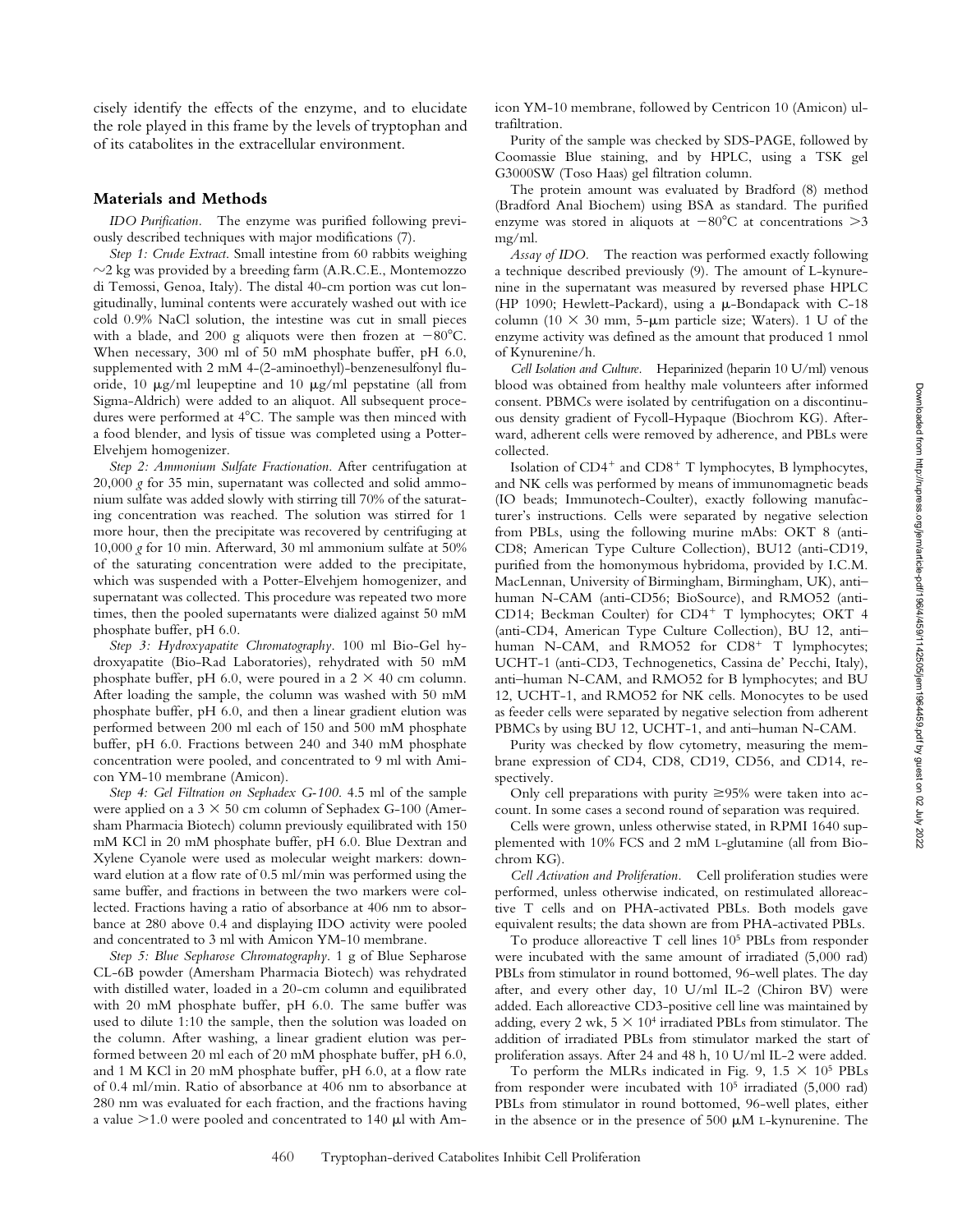day after, and every other day, 10 U/ml IL-2 were added. After 5 d supernatant was carefully removed, new medium was added, and cultures were restimulated with 105 irradiated PBLs from either the original stimulator or from a new stimulator. 6 d after 1 Ci 3[H]thymidine (Amersham Pharmacia Biotech) was added, and a standard thymidine incorporation assay was performed as indicated below.

To obtain PHA blasts, 106 cells/ml PBLs were incubated for 1 h with PHA M form (Life Technologies) at a final concentration of 10 µl/ml. Afterward, cells were washed twice and seeded in round bottomed, 96-well plates at 5  $\times$  10<sup>4</sup> cells per well to start proliferation assays. After 24 and 48 h, 10 U/ml IL-2 were added.

The protocol used to obtain PHA blasts was also used to activate purified CD4<sup>+</sup> T lymphocytes, CD8<sup>+</sup> T lymphocytes, and NK cells. However, for the latter subpopulation changes were made: NK cells were seeded on a feeder layer of 10<sup>5</sup> irradiated autologous monocytes, and IL-2 was used at a concentration of 20 U/ml.

B lymphocytes were seeded in round bottomed, 96-well plates at  $5 \times 10^4$  cells per well and activated by coincubation with 1:64,000 dilution of Pansorbin cells (Calbiochem). After 24 and 48 h, 10 U/ml IL-2 were added.

When indicated,  $0.1 \mu M$  methylene blue,  $200 \mu M$  L-ascorbic acid (all from Sigma-Aldrich) or 1 mM 1-methyl-DL-tryptophan (Sigma-Aldrich) were added at the beginning of the test. These reagents, at the above mentioned concentrations, did not affect cell viability, as assessed by trypan blue dye exclusion technique and by flow cytometric evaluation of cell membrane permeability to propidium iodide (Sigma-Aldrich). IDO was added at time and concentrations indicated in the text, in a final volume of 200  $\mu$ l.

To activate and grow the cells in the absence of tryptophan, a custom-made tryptophan-free RPMI 1640 medium (Biochrom KG) was supplemented with 2 mM L-Glutamine,  $1\times$  nonessential amino acids (GIBCO BRL, Life Technologies), and 20% dialyzed FCS. Dialysis was performed against 200 volumes of PBS with 10 changes. The resulting culture medium was devoid of tryptophan, as detected by the technique described below. Preliminary validation experiments confirmed that T cell proliferation in this medium was comparable to proliferation in the above mentioned normal medium. Preliminary tests also demonstrated that this medium did not affect cell viability.

In some cases L-tryptophan, L-kynurenine, picolinic acid (all from Sigma-Aldrich) and quinolinic acid (Sigma-Aldrich) were added to the cell cultures at the times and concentrations indicated.

Cocultures of MCSF-treated macrophages and activated PBLs were performed as described previously (10), with the exception that we used PHA-activated PBLs as model of T cell activation. MCSF-treated macrophages to PBLs ratios and monocytes to PBLs ratios are indicated in the text. MCSF (Vinci-Biochem, Florence, Italy) was used at a concentration of 200 U/ml. Supernatants were collected from cocultures 72 h after the addition of T cells, and levels of kynurenine were measured, as described below. After 24 more hours proliferation was measured.

Cell proliferation was evaluated mainly by standard thymidine incorporation assay. Unless otherwise indicated, 72 h after cell activation 1  $\mu$ Ci <sup>3</sup>[H]thymidine (Amersham Pharmacia Biotech) was added, and incorporation was measured after 24 h in a -Counter (Matrix 9600; Canberra Packard). In some tests the amount of cells in the different phases of the cell cycle was evaluated by exactly following the method of Nicoletti et al. (11). Flow cytometry analysis was performed on an EPICS XL flow cytometer (Beckman Coulter), cells were gated on the basis of physical properties (forward versus side light scatter) and at least 2,000 living cells were analyzed per sample.

*Tryptophan and Kynurenine Assays.* Before the assay, tryptophan and kynurenine were extracted from the culture medium using a previously described technique, with minor changes (12). In brief, tricloroacetic acid (TCA) was added to the medium at the final concentration of 0.2 M and the vortexed mixture was centrifuged 5' at 13,000 rpm. The pellet was trashed and the supernatant was injected into the HPLC system after its further centrifugation (5' at 13,000 rpm).

The HPLC separation was performed at  $40^{\circ}$ C on a RP column (Beckman Ultrasphere C18 250 mm length, 2 mm internal diameter, Alltech Italia srl, Milan, Italy) using bidistilled and filtered water as unique eluent at the flow rate of 0.2 ml/min. The UV detector was used registering chromatograms at three different wavelengths (210, 280, and 360 nm) and collecting spectra in the 200–450 nm range. In any case, for standards or samples, the injected volume was of  $100 \mu l$  and between two successive injections the delay time was of 25 min. The metabolites of interest were identified by the use of standards comparing retention times (9 min for l-kynurenine and 14 min for l-tryptophan) and spectra. The real nature of these compounds was confirmed by performing HPLC-mass spectrometric analysis in the negative ion mode, directly coupling the HPLC eluent to an electrospray ion source and identifying the analites by the expected m/z ratio. The quantitative analysis was performed performing two calibration curves injecting the L-tryptophan and L-kynurenine standard molecules at concentrations between 0.1 and 100  $\mu$ M.

The sensitivity threshold of the assay was  $0.1 \mu M$  for both kynurenine and tryptophan.

RPMI 1640 was found to contain 25  $\mu$ M tryptophan; addition of 10% FCS increased tryptophan concentration to 26  $\mu$ M. Tryptophan concentration in the above mentioned tryptophanfree medium was below the sensitivity of the assay.

# **Results**

*Effect of Purified IDO on PBL Proliferation.* IDO was purified according to the protocol described in Materials and Methods section. The final preparation was homogeneous by SDS-PAGE and HPLC. The overall purification was 480-folds and the specific activity was of 156,000 U/mg of protein.

The capacity of the purified enzyme to inhibit PBL proliferation was tested by adding the enzyme at increasing concentrations at the beginning of the test, together with methylene blue and L-ascorbic acid. These cofactors were added to optimize the efficiency of the enzyme, possibly by increasing production of  $O_2^-$  (13). Under these conditions a dose-dependent inhibition of cell proliferation was detected, both by evaluating 3[H]thymidine incorporation (Fig. 1 A) and by counting the cells entering the cell cycle (Fig. 1 B).

The role of cofactors is elucidated in Fig. 2, showing the effect of various combinations of IDO and cofactors on the proliferation of PHA-stimulated PBLs, evaluated both by measuring  ${}^{3}$ [H]thymidine incorporation (Fig. 2 A) and by counting the cells entering the cell cycle (Fig. 2 B). When the sole IDO, at the final concentration of 4,000 U/ml, was added at the beginning of the test, half of proliferation was retained. The same result was obtained by adding to IDO either methylene blue or L-ascorbic acid. Instead, coincubation of IDO with both cofactors reduced prolifera-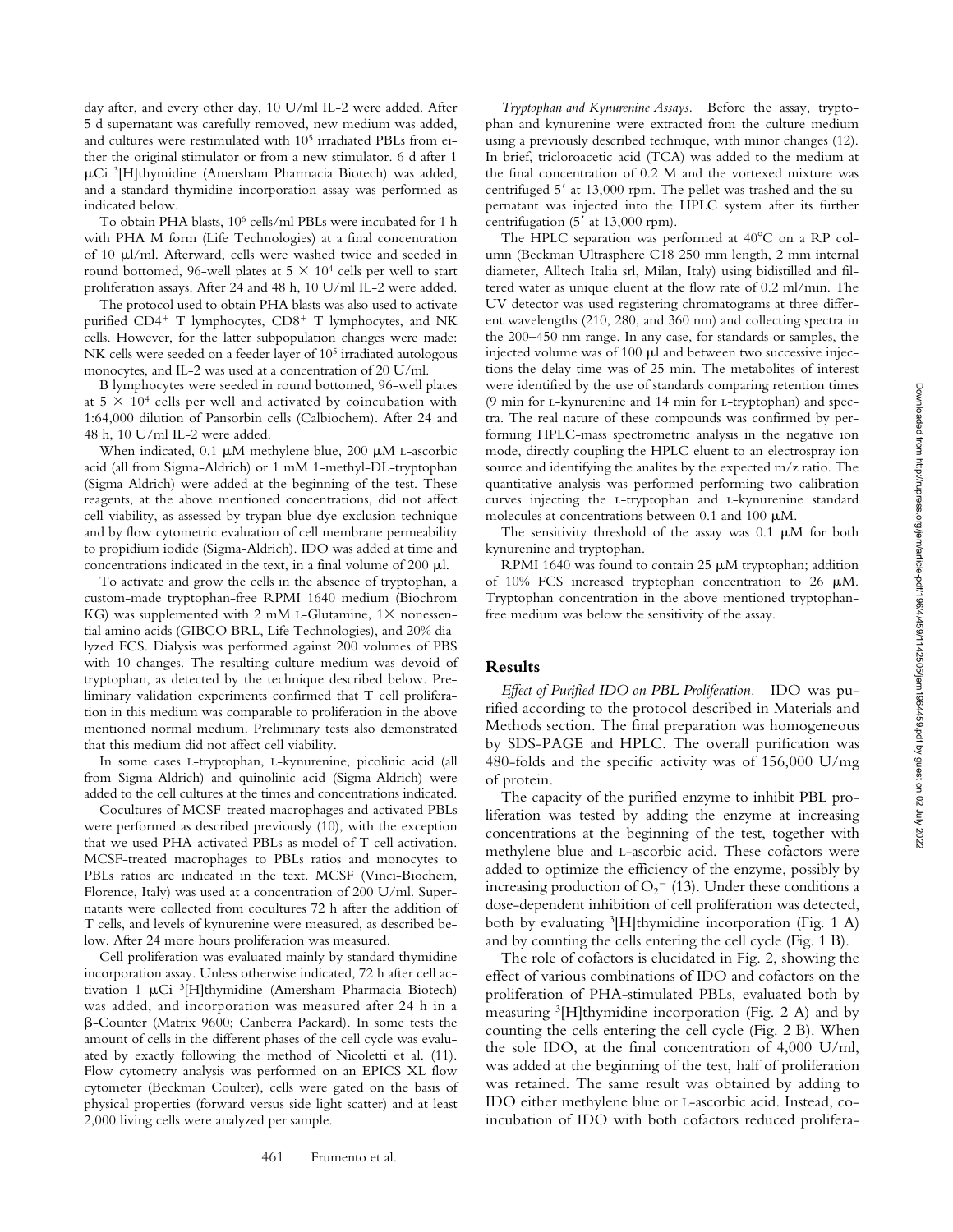

Figure 1. Dose-response relationship to IDO for T cell proliferation. Increasing doses of IDO, together with  $0.1 \mu$ M methylene blue and  $200$ M L-ascorbic acid, were added at the beginning of the test to PHA-activated PBLs. Untreated cells were used as control. Cell culture was stopped at 96 h and proliferation was evaluated by measuring <sup>3</sup>[H]thymidine incorporation (A) or by counting the cells in the cell cycle, as indicated in the Materials and Methods section (B).  $m \pm 1$  SD,  $n = 3$ .

tion to one fourth of the control. The same result was obtained when 800 U IDO/well were added daily to the culture, in the absence of cofactors.

To reach the confirmation that the inhibition of PBL proliferation was due solely to the enzymatic activity of IDO, inhibition tests were performed in the presence of 1 mM 1-methyl-DL-tryptophan, a compound reported to be a potent inhibitor of IDO activity (14). As shown in Fig. 3, A and B, 1-methyl-DL-tryptophan was able to almost completely prevent the inhibition of proliferation induced by IDO and cofactors.

On the basis of previous studies, indicating that macrophage-dependent inhibition of T cell proliferation could be related to a sustained arrest of the cell cycle in the mid-G1 phase (6), we checked whether PBLs activated with PHA in the presence of IDO showed an arrest in cell cycle progression. Indeed, by counting the cells in the different phases of the cell cycle with the method of Nicoletti et al. (11), we found that PHA-activated PBLs in the presence of IDO showed a marked reduction in the number of cells in the phases from S to M (Fig. 1 B).

*Effect of Tryptophan and of Its Catabolites on PBL Proliferation.* Tryptophan is converted by IDO to *N*-formylkynurenine; this substance is further catabolized to kynurenine and then to the terminal metabolites picolinic acid or quinolinic acid. To understand the mechanisms of the inhibitory effect of the enzyme on PBL proliferation, it



**Figure 2.** Role of cofactors on IDO activity. PHA-activated PBLs were incubated with the indicated combinations of 4,000 U/ml IDO, 0.1  $\mu$ M methylene blue, and 200  $\mu$ M L-ascorbic acid. In a set of experiments 800 U IDO were added daily to the cell culture, in the absence of cofactors. Control is represented by cells incubated with medium alone. Cell culture was stopped after 96 h and proliferation was evaluated by measuring 3[H]thymidine incorporation (A) or by counting the cells in the cell cycle (B).  $m \pm 1$  SD,  $n = 3$ .

is mandatory to elucidate the effects that reduction of tryptophan and/or increase of downstream catabolites in the medium have on cell proliferation. Therefore, we started to investigate the effects exerted on PBL proliferation by three



Figure 3. Effect of the IDO competitive inhibitor 1-methyl-DL-tryptophan. PHA-activated PBLs were incubated with the indicated combinations of 4,000 U/ml IDO, 0.1  $\mu$ M methylene blue, 200  $\mu$ M L-ascorbic acid, and 1 mM 1-methyl-DL-tryptophan. Control is represented by cells incubated with medium alone. Cell culture was stopped after 96 h and proliferation was evaluated by measuring <sup>3</sup>[H]thymidine incorporation (A) or by counting the cells in the cell cycle (B).  $m \pm 1$  SD,  $n = 3$ .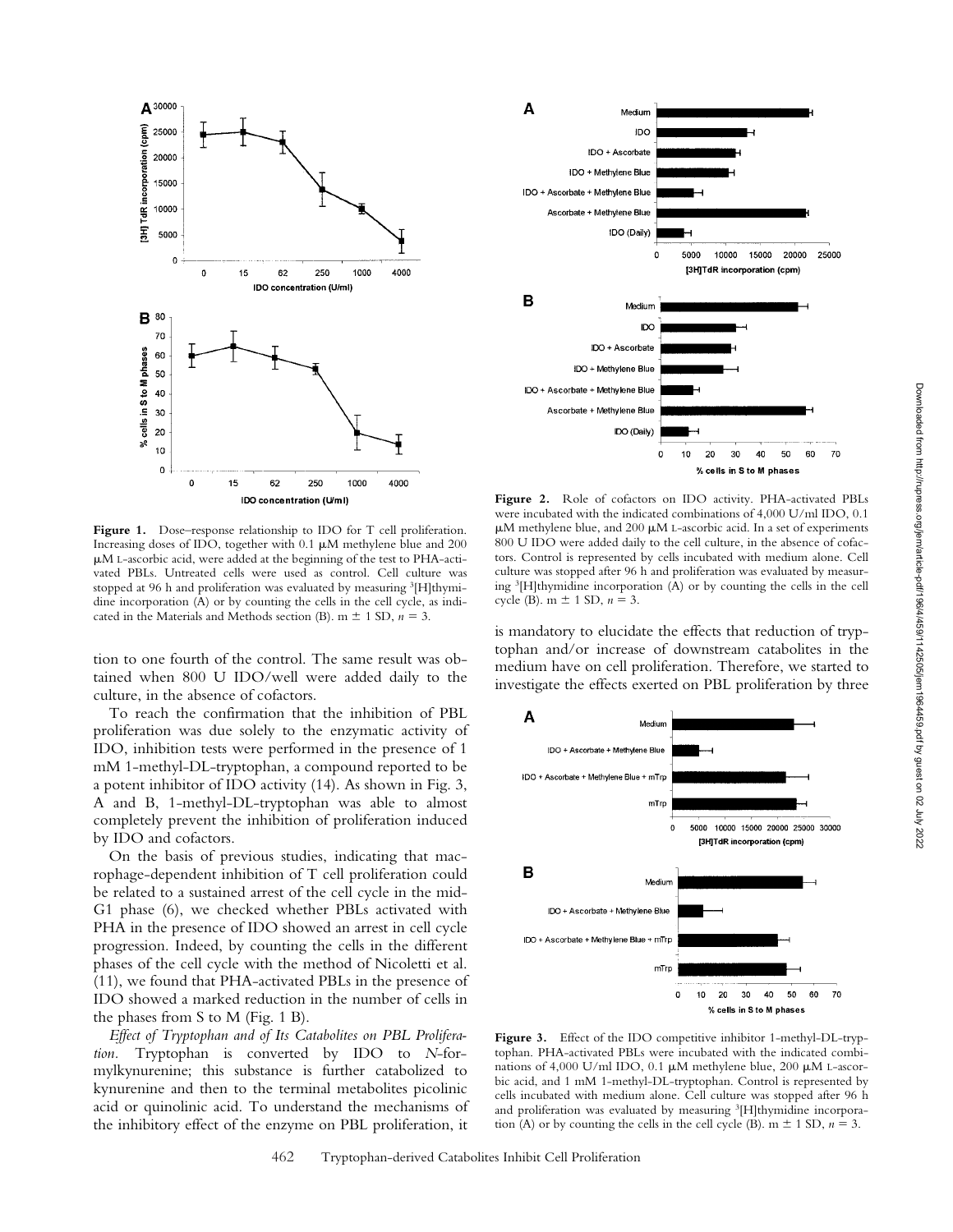tryptophan-derived catabolites: L-kynurenine, picolinic acid, and quinolinic acid. The test was performed in complete culture medium, that contains  $26 \mu M$  tryptophan, and the substances were added at the beginning of the test (Fig. 4 A). At concentrations above 1 mM a toxic effect was detected for all the three substances. Below this threshold, a dose-dependent inhibition of proliferation was observed with L-kynurenine and, to a lesser extent, with picolinic acid; instead, quinolinic acid was ineffective. Upon coincubation, *L*-kynurenine and picolinic acid showed a clear synergistic effect (Fig. 4 B). The two substances exerted their effect by blocking cell cycle in the mid-G1 phase (Fig. 4 C).



Figure 4. Effect of tryptophan catabolites on T cell proliferation. (A) Increasing concentrations of L-kynurenine ( $\blacksquare$ — $\blacksquare$ ), picolinic acid ( $\lozenge$ --- $\bullet$ ), or quinolinic acid ( $\blacktriangle$ ..... $\blacktriangle$ ) were added to PHA-activated PBLs. Cell culture was stopped after 96 h and proliferation was evaluated by measuring 3[H]thymidine incorporation. (B) PHA-activated PBLs were incubated with the indicated combinations of 250  $\mu$ M L-kynurenine, picolinic acid, or quinolinic acid. Control is represented by cells incubated with medium alone. Cell culture was stopped after 96 h and proliferation was evaluated by measuring 3[H]thymidine incorporation. (C) PHA-activated PBLs were incubated with  $250 \mu M$  of L-kynurenine, picolinic acid, or quinolinic acid, respectively. Control is represented by untreated PHA-blasts. Cell culture was stopped after 96 h and the cells in the cell cycle were counted.  $m \pm 1$  SD,  $n = 3$ .

To further investigate the characteristics of this inhibitory effect, we focused our attention on l-kynurenine that was the most effective, among the tryptophan-derived catabolites examined, in inhibiting cell proliferation. The results of this investigation are summarized in Fig. 5. As it



**Figure 5.** Timing of L-kynurenine–dependent inhibition of T cell proliferation. L-kynurenine at 1 mM concentration (top) or at 500  $\mu$ M (bottom) was added to PHA-activated PBLs at the beginning of the test, or 18, 24 or 36 h after PHA activation, timing of L-kynurenine administration being indicated in the left column. In a subset of experiments L-kynurenine, administered at the beginning of the test, was removed from the samples at the times indicated in the central column: samples were centrifuged, supernatant was discarded, and cells were resuspended in medium. In a further subset of experiments PHA was administered again to the cells immediately after L-kynurenine wash-out (right column). Control is represented by untreated PHA-activated PBLs. Cell culture was stopped after 96 h from PHA activation, and proliferation was evaluated by measuring 3[H]thymidine incorporation. The degree of proliferation is indicated by the bars in the right part of each panel. The dotted line shows thymidine incorporation of control.  $m \pm 1$  SD,  $n = 3$ .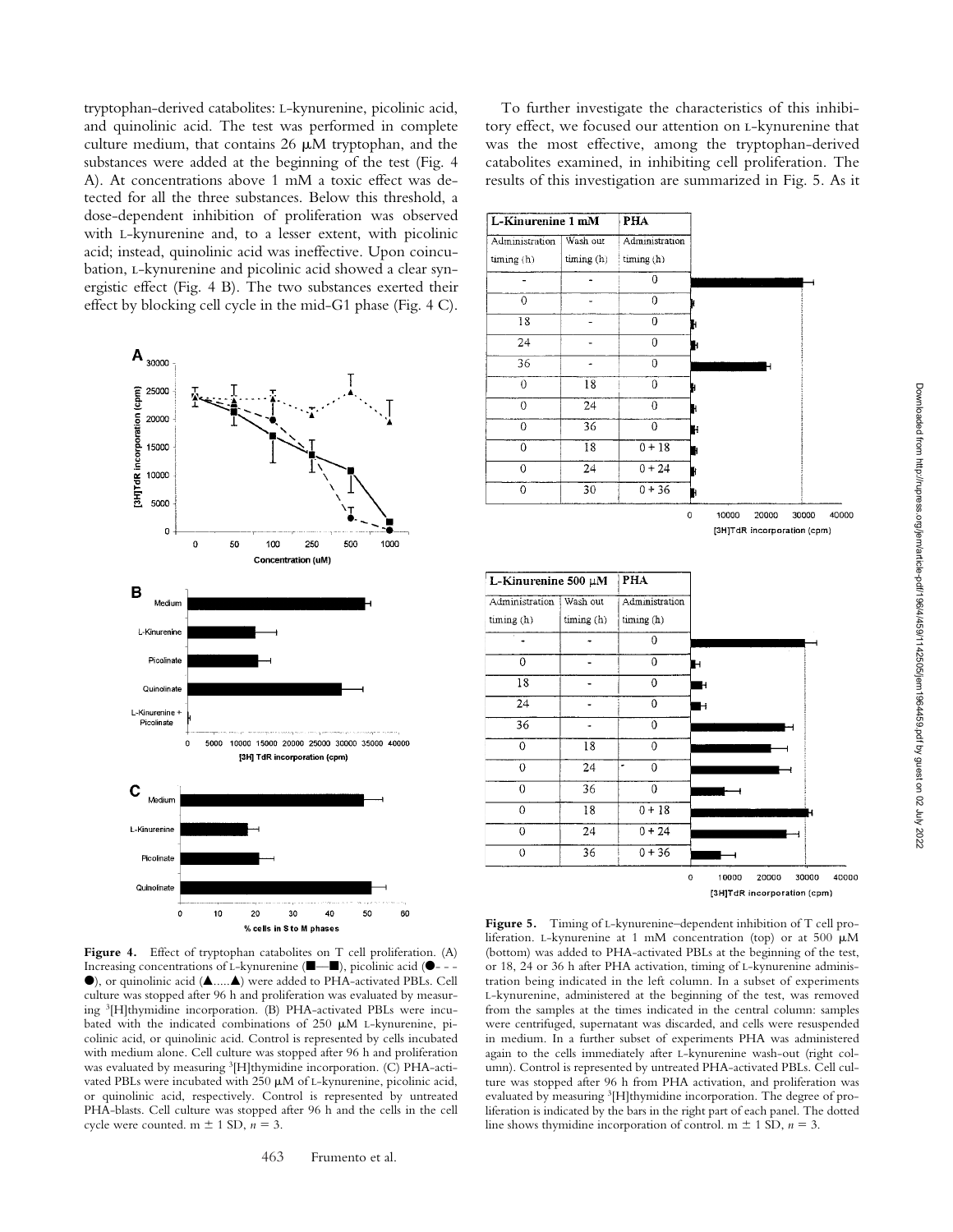can be seen, both 0.5 and 1 mM L-kynurenine abrogated proliferation when administered till 36 h after activation. Inhibition with 1 mM L-kynurenine could not be reverted by washing out the substance or by restimulating the cells after wash-out. Instead, when 0.5 mM L-kynurenine was used, cell proliferation was restored either partially or completely by washing out the substance, the amount of recovery being inversely related to the length of incubation with L-kynurenine; the amount of recovery was not significantly increased by restimulating the cells with PHA after wash-out.

It has to be noted that exogenously added L-kynurenine is degraded during incubation with PBLs. In the case of 100  $\mu$ M L-kynurenine added at the beginnning of the test to PHA-activated PBLs, a residual concentration of 25  $\mu$ M L-kynurenine could be detected 72 h later.

To evaluate the relevance of the tryptophan levels in the extracellular environment, we used a culture medium devoid of tryptophan. As shown in Fig. 6 A, PHA-activated PBLs retained the capacity to proliferate in this medium. Furthermore, proliferation was not increased by adding increasing concentrations of L-tryptophan at the beginning of the test. In particular, no increase in proliferation was observed after adding  $30 \mu M$  L-tryptophan, that is above the concentration of tryptophan in the normal culture medium. Afterward, the degree of inhibition of PBL proliferation was evaluated for each of the three catabolites both in tryptophan-free medium and in tryptophan-free medium supplemented with 26  $\mu$ M L-tryptophan, that is the concentration of tryptophan in normal complete medium (Fig. 6, B–D). In the absence of tryptophan, L-kynurenine and, to a lesser extent, picolinic acid were endowed with inhibitory activity at concentrations that were below the concentrations that inhibited PBL proliferation in the presence of the amino acid (Fig. 6, B and C). Quinolinic acid, that was ineffective in the presence of L-tryptophan, in the absence of tryptophan showed a dose–response relationship for inhibition of proliferation (Fig. 6 D).

The next step was aimed at comparing the effect of exogenously added L-kynurenine with the effect displayed by kynurenine produced as consequence of IDO expression in MCSF-treated macrophages upon incubation with activated PBLs. Cocultures of the two cell populations were performed, and kynurenine was measured in supernatants. Accordingly to previous data (10), different degrees of inhibition of PBL proliferation could be observed, depending on the macrophages to PBLs ratio (Fig. 7 A). Instead, untreated monocytes did not affect PBL proliferation. Afterward, the amount of kynurenine in the supernatant of cocultures at different macrophages to PBLs ratios was measured, and related to the degree of cell proliferation. A clear inverse relationship was found (Fig. 7 B). In this model substantial inhibition of proliferation was achieved with concentrations of kynurenine at 72 h above 10  $\mu$ M.

*T Lymphocytes and NK Cells Are the Targets of IDO-dependent Inhibition.* Since PBLs are made up of different subpopulations, we wanted to get some insight into the sensitivity of each subpopulation to IDO activity. For this reason IDO effect was tested on CD4<sup>+</sup> and on CD8<sup>+</sup> T lymphocytes, on B lymphocytes, and on NK cells purified from peripheral blood (Fig. 8 A). We found that IDOdependent inhibition of proliferation only applies to T lymphocytes and NK cells responding to a proliferative stimulus, proliferation of B lymphocytes not being affected. As in the case of PBLs, proliferation of each subpopulation in tryptophan-free medium did not differ from proliferation



Figure 6. Effect of tryptophan concentration on tryptophan catabolites-dependent inhibition of T cell proliferation. (A) Increasing concentrations of L-tryptophan were added to PBLs activated and cultured in a medium devoid of tryptophan. Cell culture was stopped after 96 h from PHA activation, and proliferation was evaluated by measuring 3[H]thymidine incorporation. (B–D) Increasing concentrations of L-kynurenine (B), picolinic acid (C), and quinolinic acid (D) were added to PBLs activated and cultured in tryptophanfree medium ( $\blacksquare$ — $\blacksquare$ ), or in the tryptophan-free medium supplemented with  $26 \mu M$  L-tryptophan (——). Controls were represented by untreated PHA-activated PBLs grown in tryptophan-free medium and in the same medium supplemented with L-tryptophan, respectively. Cell culture was stopped after 96 h from PHA activation, and proliferation was evaluated by measuring 3[H]thymidine incorporation. To permit comparison, proliferation has been normalized to the control cultures (PHA-activated PBLs grown in tryptophan-free medium:  $19,134 \pm 1,109$  cpm; PHA-activated PBLs grown in tryptophan-free medium supplemented with L-tryptophan:  $20,021 \pm 1,776$  cpm). m  $\pm$ 1 SD,  $n = 3$ .

464 Tryptophan-derived Catabolites Inhibit Cell Proliferation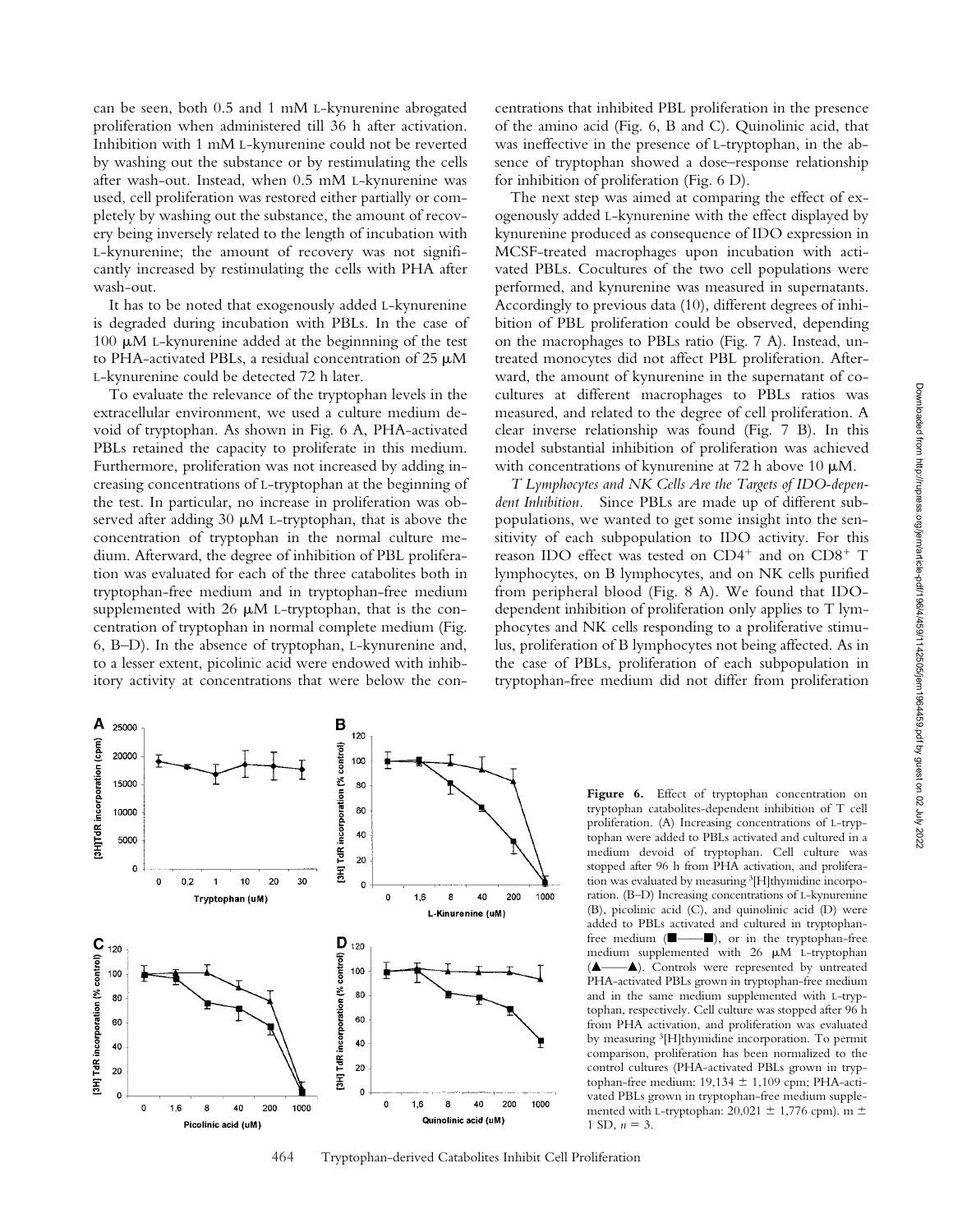

**Figure 7.** Relationship between degree of proliferation and concentration of kynurenine in coculture supernatants. (A) PHA-activated PBLs (PHA blasts) were cultured alone, in the presence of monocytes at the ratios indicated, in the presence of MCSF-treated macrophages at the ratios indicated, or in the presence of the MCSF solution (200 U/ml) used with macrophages. Cell culture was stopped after 96 h from PHA activation, and proliferation was evaluated by measuring  ${}^{3}$ [H] thymidine incorporation.  $m \pm 1CD$ ,  $n = 3$ . (B) PHA-activated PBLs were cultured in the presence of MCSF-treated macrophages at ratios of 4:1 ( $\blacklozenge$ ), 16:1 ( $\blacktriangle$ ), 64:1(), each ratio being performed in triplicate. Supernatants were collected from cocultures 72 h after the addition of PBLs, and levels of kynurenine were measured, as described in Materials and Methods section. Cell culture was stopped after 24 more hours, and proliferation was evaluated by measuring 3[H]thymidine incorporation. The amount of kynurenine in each supernatant was related to the level of proliferation in the well. The regression line is indicated. Star indicates the mean of thymidine incorporation of three wells with PHA-activated PBLs alone.

in the same medium supplemented with  $26 \mu M$  tryptophan (proliferation in tryptophan-supplemented medium being 83.4  $\pm$  9.7% of proliferation in tryptophan-free medium for CD4<sup>+</sup> T lymphocytes,  $114.1 \pm 11.5\%$  for CD8<sup>+</sup> T lymphocytes,  $108.7 \pm 10.3$  for B lymphocytes, and 81.3  $\pm$  14.8 for NK cells; m  $\pm$  1 SD, n = 3). Instead, tryptophan-derived catabolites were effective, in the IDO-sensitive subpopulations, in inhibiting cell proliferation (Fig. 8, B–D), Consistent with the findings from PBLs, the inhibitory activity was enhanced in the absence of tryptophan.

*Inhibition of Cell Proliferation only Applies to Cells Responding to a Stimulus.* We noted in the experiments showed in Fig. 5 that cell proliferation could be irreversibly affected by L-kynurenine. This finding allowed us to address the question on whether IDO-dependent inhibition only applies to cells responding to a stimulus, or to all the cells in the culture, both activated and resting. MLRs were initially performed either in the presence or in the absence of L-kynurenine. 5 d after cells were washed to remove the catabolite and cultures were then restimulated with either cells from the initial stimulator or from a different donor.



Figure 8. Effect of IDO and tryptophan-derived catabolites on different PBL subpopulations. (A) The different cell subpopulations were activated as indicated in the Materials and Methods section, and cultured in the presence of 4,000 U/ml IDO, 0.1  $\mu$ M methylene blue, and 200  $\mu$ M L-ascorbic acid. Cell culture was stopped after 96 h from activation, and proliferation was evaluated by measuring 3[H]thymidine incorporation. For each subpopulation untreated activated cells were used as control.  $m \pm 1$  SD,  $n = 3$ . (B-D) The effect of 1 mM L-kynurenine (B), 1 mM picolinic acid (C), and 1 mM quinolinic acid (D) was tested on each PBL subpopulation. The different cell subpopulations were activated as indicated in the Materials and Methods section, and cultured either in tryptophan-free medium (white columns), or in tryptophan-free medium supplemented with 26  $\mu$ M L-tryptophan (black columns). Cell culture was stopped after 96 h from activation, and proliferation was evaluated by measuring 3[H]thymidine incorporation. For each subpopulation untreated cells, activated and cultured in the same medium, were used as control.  $m \pm 1$  SD,  $n = 3$ .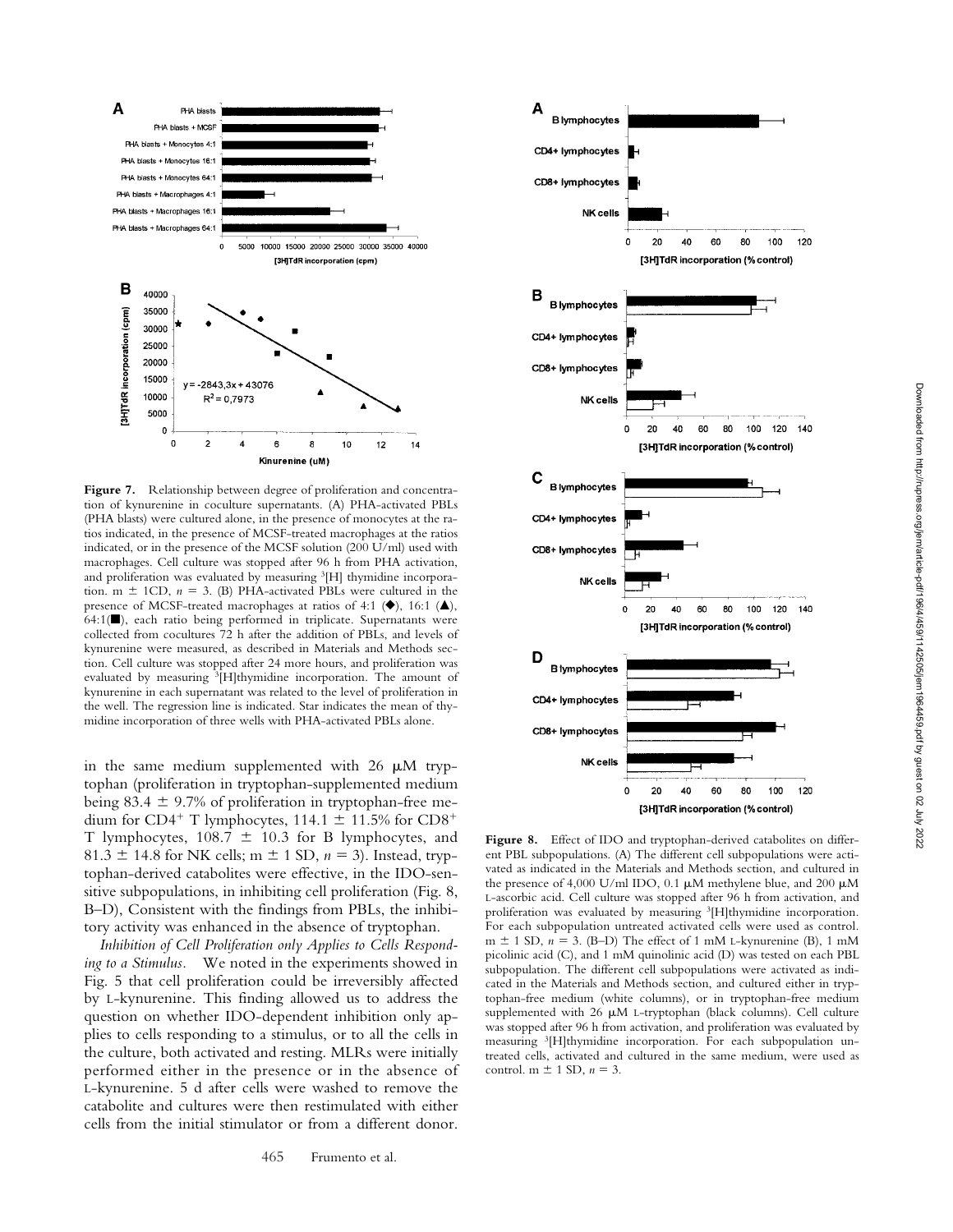After 7 more days cell proliferation was measured. Results are shown in Fig. 9. Responsiveness to the original donor was dramatically reduced in cells pretreated with L-kynurenine, as compared with untreated cells. Instead, responsiveness of the same cells to the new donor was not affected.

This finding indicates that L-kynurenine-dependent block is specific to cells responding to an activating stimulus; resting cells remain viable, and can subsequently activate normally.

# **Discussion**

In this study, we have investigated the mechanisms of IDO-dependent inhibition of PBL proliferation. For this purpose we have set up a new protocol for IDO purification. Our approach allows the same recovery, but is both easier and faster than the ones described previously (7, 9).

Afterward, we tested the capacity of purified IDO to inhibit PBL proliferation in in vitro models. We have used PHA as mitogen, instead of anti-CD3 (6, 10), to avoid any possible interference via Fc receptors, that are highly expressed on macrophage surface (15). The other model we used was based on alloreactive T cell lines. The two models gave equivalent results, but for brevity only results with PHA-activated PBLs are shown here.

In detail, we found that purified IDO at a concentration of 4,000 U/ml was able to reduce proliferation of PBLs to the half, when administered at the beginning of the test. However, because of the short half-life of the enzyme at 37C in culture medium (unpublished data and reference 16), purified IDO was more effective when administered repeatedly than in a single dose. Better results were obtained by coincubating the enzyme with methylene blue and L-ascorbic acid: these cofactors optimize the efficiency of the enzyme, possibly by increasing production of  $O_2$ <sup>-</sup> (13). It is possible that cofactors exist in macrophage cyto-



Figure 9. Effect of L-kynurenine on responsiveness of activated and resting cells. MLRs were initially performed either in the presence (white columns and black columns) or in the absence (gray columns) of L-kynurenine. 5 d after cells were washed and cultures were then restimulated with either cells from the initial stimulator (white columns) or from a different donor (black columns). After 7 more days cell proliferation was evaluated by measuring 3[H]thymidine incorporation. Three experiments, using different responders and stimulators were performed. Each column indicates the mean from three wells.

sol that perform the same function of the two above mentioned substances. We got a confirmation that the inhibition of PBL proliferation was due to the enzymatic activity of IDO by demonstrating that 1-methyl-DL-tryptophan, a competitive inhibitor of IDO activity (14), was able to almost completely prevent the inhibition of proliferation induced by the enzyme.

In agreement with previous studies (6), indicating that macrophage-dependent inhibition of T cell proliferation was related to a sustained arrest of the cell cycle, we found that also IDO treatment blocks cells in the mid-G1 phase.

These data, taken together, suggest that macrophagedependent inhibition of PBL proliferation can result from the sole IDO enzymatic activity, and other antiproliferative factors released by macrophages might be not required.

We also found that, among the different subpopulations making up PBLs, only CD4<sup>+</sup> and CD8<sup>+</sup> T lymphocytes and NK cells were sensitive to IDO, proliferation of B lymphocytes not being affected. This finding, together with previous data indicating that proliferation of fibroblasts and of vascular endothelial cells is not affected by the presence of macrophages (10), rules out the possibility that IDO might act as a nonspecific inhibitor for proliferating cells.

Instead, inhibition of cell proliferation induced by the tryptophan catabolites resulting from IDO activity is selective, applying to specific leukocyte subpopulations and only to cells undergoing activation. Resting cells are not affected and can subsequently activate normally.

Previous data show that both macrophages (6) and dendritic cells (17) can inhibit T cell proliferation via IDOdependent mechanisms. Our results confirm the immunological role played by the enzyme.

In this regard, it has been hypothesized that IDO expression by APCs helps maintain peripheral tolerance by regulating autoreactive T cells that have escaped intrathymic deletion (6, 10). It has also been suggested that IDO production by APCs could be part of a mechanism self-limiting immune response (17). As a matter of fact, IDO expression is induced in APCs by signals, namely  $IFN-\gamma$  and CD40 ligand, produced by T cells undergoing activation. Therefore, IDO might be part of a negative feedback loop.

To gain insights into the mechanisms of IDO-dependent inhibition of T and NK cell proliferation, we analyzed the effects of changes in the concentration of tryptophan and its catabolites in the extracellular microenvironment. We found that in the absence of tryptophan substantial levels of proliferation were retained. It is conceivable that cells could get the tryptophan that is required for proliferation by catabolizing proteins contained in the medium. The slight reduction in cell proliferation that was observed under these conditions could not be related to the lack of tryptophan, since addition of L-tryptophan did not increase proliferation. Instead, we think that part of factors sustaining proliferation, that are normally contained in FCS, were probably lost during the dialysis performed to remove unbound tryptophan.

The three tryptophan-derived catabolites we tested were found to be able, at various degree and under different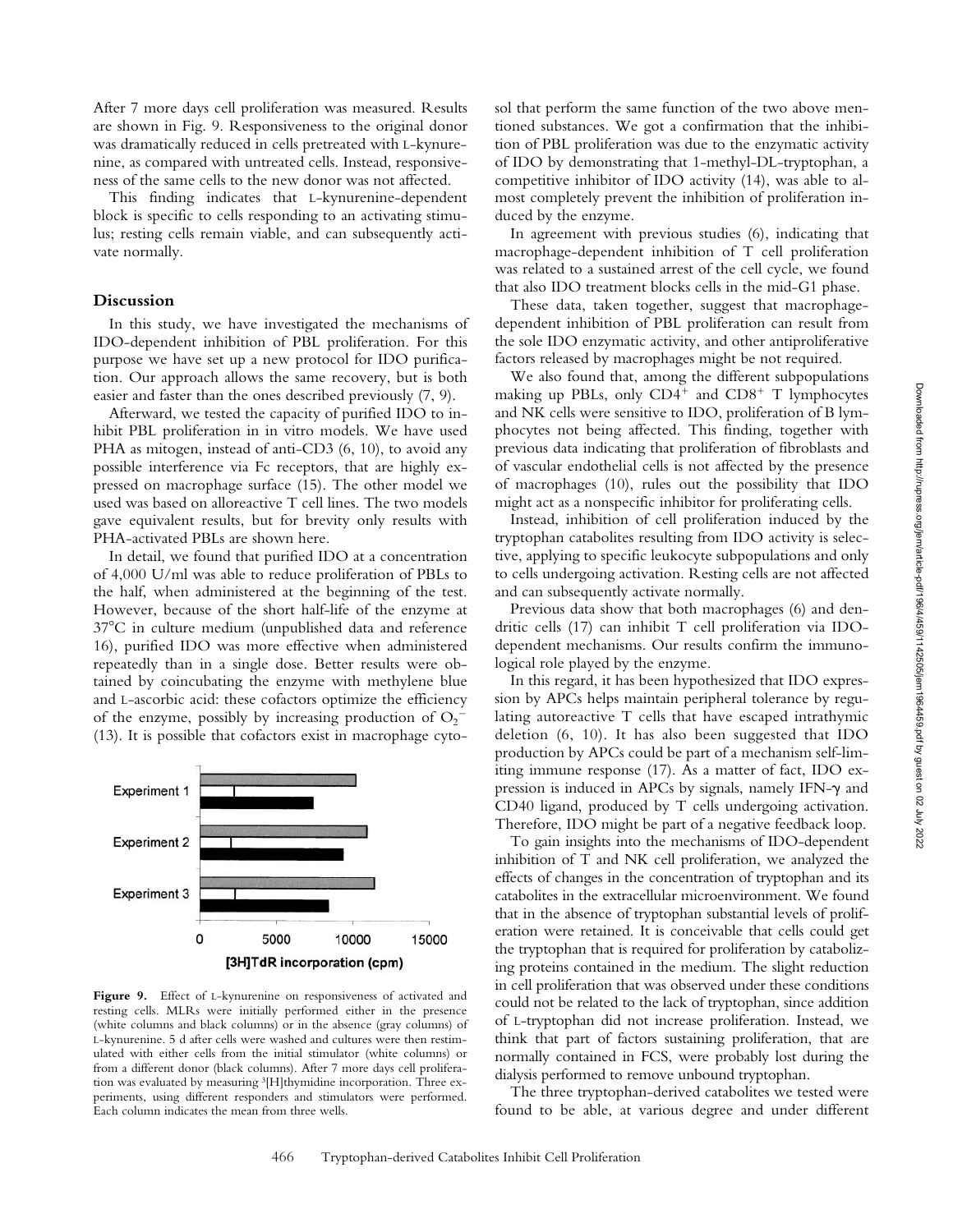conditions, to inhibit cell proliferation. In the presence of tryptophan, inhibition of proliferation was observed with L-kynurenine and, to a lesser extent, with picolinic acid; instead, quinolinic acid was ineffective. When the same test was performed in the absence of thryptophan, all the three catabolites were effective, at various degrees, in inducing a dose-dependent inhibition of proliferation. In the case of L-kynurenine and, to a lesser extent, of picolinic acid, inhibition was observed at concentrations below the lowest concentration that was effective in the presence of tryptophan, while in the case of quinolinic acid the inhibitory capacity was acquired de novo.

Confirming their role as major cause of IDO effect, tryptophan-derived catabolites were found to exert their inhibitory effect by blocking the cell cycle progression.

It has to be noted that at concentrations of L-kynurenine up to  $500 \mu M$  the inhibition of PBL proliferation occurs only when the substance is added within 36 h from cell activation and inhibition can be overcome by removing the substance from the medium within the same period. This indicates that the target mechanisms of L-kynureninedependent inhibition are operative only at the early stages of cell activation. This finding is in agreement with data from (10), indicating that macrophage-dependent suppression of T cell proliferation specifically affects the initial transition from quiescence to proliferation.

Some considerations can also be done on the results of the attempt to compare the effect of exogenously added L-kynurenine with the effect displayed by kynurenine resulting from IDO expression by MCSF-treated macrophages in the presence of activated PBLs. Cocultures were performed, and kynurenine levels in the supernatants were related to the degree of inhibition observed. Confirming the role of kynurenine in IDO-dependent inhibition of cell proliferation, the amount of kynurenine in the supernatant was inversely related to the degree of cell proliferation (Fig. 7 B). We are well aware of the fact that we do not know the kinetics of release and consumption of kynurenine in cocultures of MCSF-treated macrophages and activated PBLs, therefore a precise comparison of the activity of kynurenine in the two systems cannot be done. However, it is noteworthy that the range of concentration of kynurenine that in this system is related with reduced cell proliferation is close to the range of concentration of exogenous L-kynurenine that is active in tryptophan-free medium in the absence of MCSF-treated macrophages. As a matter of fact, we found that in cocultures of MCSF-treated macrophages and activated PBLs, proliferation  $>50\%$  was achieved with concentrations of L-kynurenine at 72 h below 10  $\mu$ M. A degree of proliferation in the range of 50% of control was achieved in tryptophan-free medium in the absence of MCSF-treated macrophages by exogenously adding L-kynurenine at concentrations between 200 and 40  $\mu$ M at the beginning of the test. Since L-kynurenine is quickly degraded in the supernatant of PBL cultures, it is conceivable that the concentration that is effective during the test is well below the concentration at the beginning of the test.

We have to take into account also the probable occurrence of synergic effect of different tryptophan-derived catabolites, as in the case of L-kynurenine and picolinic acid.

These considerations prompt us to suggest that L-kynurenine and, possibly, also other tryptophan-derived catabolites are the substances responsible for the inhibitory effect displayed by the enzyme on proliferation of IDO-sensitive cells. Our data indicate in tryptophan-derived catabolites a group of substances endowed with immunosuppressive activity.

These conclusions are in contrast with previous findings from D.H. Munn and coworkers, indicating that the inhibitory effect exerted by IDO on T cell proliferation can be due to the sole tryptophan starvation (6). The authors reach their conclusions on the basis of the fact that conditioned medium from cocultures of MCSF-treated macrophages and activated T cells was unable to support T cell proliferation unless tryptophan was added. However, in the light of our results, the data displayed by Munn and coworkers do not rule out the possibility of tryptophan-derived immunosuppressive catabolites. As a matter of fact, we have found kynurenine in the supernatant of cocultures performed as described by Munn and coworkers. Therefore, we suggest that this substance, and presumably other tryptophanderived catabolites in the conditioned medium, was responsible of the inhibitory effect on T cell proliferation displayed by conditioned medium in (6) Also, the capacity of the same conditioned medium to support T cell proliferation after the addition of tryptophan could be explained on the basis of our results. To exert the same inhibitory effect, L-kynurenine has to be one order of magnitude more concentrate in the presence of tryptophan than in the absence of the amino acid. As it regards the experiment described in (6), we suggest that after tryptophan was added the concentration of kynurenine in the conditioned medium was not able anymore to inhibit T cell proliferation.

Instead, we speculate that IDO expressed by macrophages upon interaction with activated T cells exerts its effect on T and NK cell proliferation via two different mechanisms. On one side it starts the cascade of biochemical reactions that leads to the production of tryptophanderived catabolites, themselves endowed with the capacity to inhibit cell proliferation. On the other side it depletes the medium of tryptophan, allowing at least three catabolites to put in action their inhibitory potential at concentrations that probably can be achieved in the extracellular microenvironment.

This work was supported by funds from PF CNR Target Project Biotechnology, MURST-CNR 2000, and Ministero della Sanità RF 1999, RF 2000 and RF2001. M. Tonetti was in part supported by CNR Target Project Biotechnology. R. Rotondo was recipient of a Villa Rusconi fellowship.

*Submitted: 23 January 2002 Revised: 23 May 2002 Accepted: 13 June 2002*